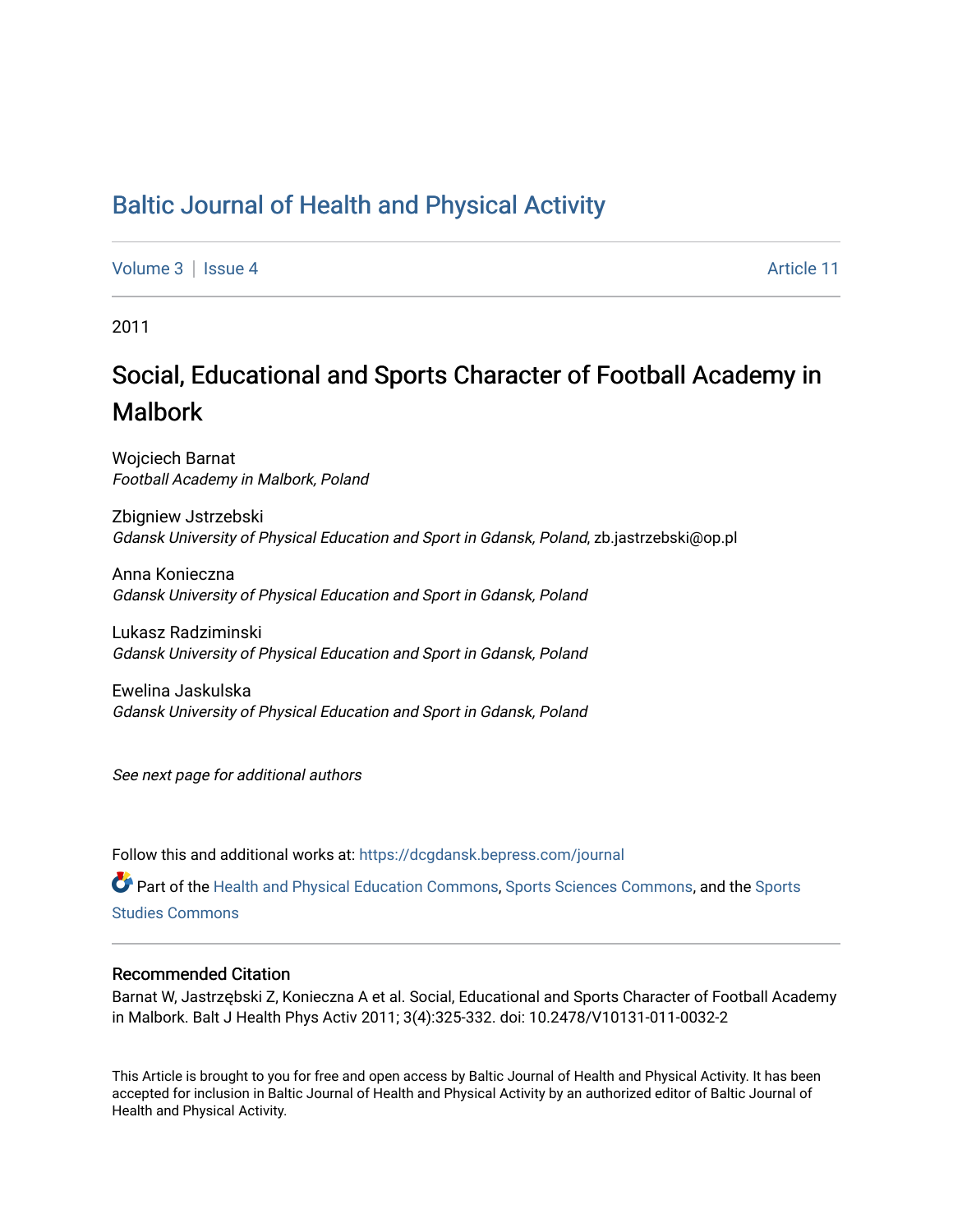## Social, Educational and Sports Character of Football Academy in Malbork

## Authors

Wojciech Barnat, Zbigniew Jstrzebski, Anna Konieczna, Lukasz Radziminski, Ewelina Jaskulska, and Marta Bichowska

This article is available in Baltic Journal of Health and Physical Activity: [https://dcgdansk.bepress.com/journal/vol3/](https://dcgdansk.bepress.com/journal/vol3/iss4/11) [iss4/11](https://dcgdansk.bepress.com/journal/vol3/iss4/11)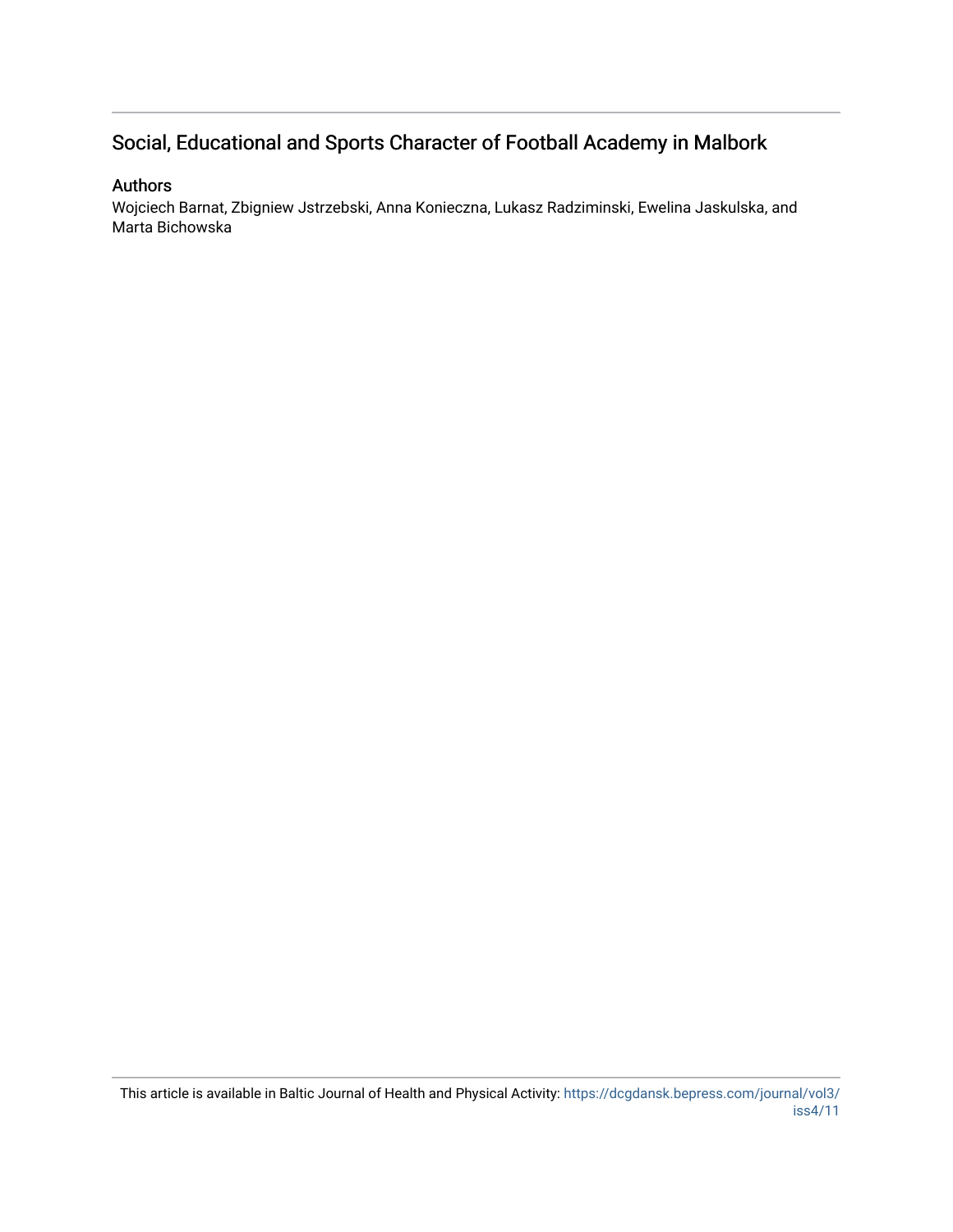VERSITA OPINION ARTICLE

DOI: 10.2478/V10131-011-0032-2

|                                                                                                                                                                                                                | Social, Educational and Sports Character<br>of Football Academy in Malbork                                                                                                                                                                                                                                                                                                                                                                                                                                                                                                                                                                                                                                                                                                                                                                                                                                                                                                                                                                                                   |  |  |  |  |  |
|----------------------------------------------------------------------------------------------------------------------------------------------------------------------------------------------------------------|------------------------------------------------------------------------------------------------------------------------------------------------------------------------------------------------------------------------------------------------------------------------------------------------------------------------------------------------------------------------------------------------------------------------------------------------------------------------------------------------------------------------------------------------------------------------------------------------------------------------------------------------------------------------------------------------------------------------------------------------------------------------------------------------------------------------------------------------------------------------------------------------------------------------------------------------------------------------------------------------------------------------------------------------------------------------------|--|--|--|--|--|
| <b>Authors' Contribution:</b><br>A - Study Design<br>B - Data Collection<br>C - Statistical Analysis<br>D - Data Interpretation<br>E - Manuscript Preparation<br>F - Literature Search<br>G - Funds Collection | Wojciech Barnat <sup>1 (B, D, E, F)</sup> , Zbigniew Jastrzębski <sup>2 (A, B, D, E, F)</sup> ,<br>Anna Konieczna <sup>2 (B, D, E, F)</sup> , Łukasz Radzimiński <sup>2 (B, D, E, F)</sup> ,<br>Ewelina Jaskulska <sup>2 (B, D, E)</sup> , Marta Bichowska <sup>2 (B, E)</sup><br>Football Academy in Malbork, Poland<br>Gdansk University of Physical Education and Sport in Gdansk, Poland                                                                                                                                                                                                                                                                                                                                                                                                                                                                                                                                                                                                                                                                                 |  |  |  |  |  |
|                                                                                                                                                                                                                | Key words: sports school, organizational system, football                                                                                                                                                                                                                                                                                                                                                                                                                                                                                                                                                                                                                                                                                                                                                                                                                                                                                                                                                                                                                    |  |  |  |  |  |
|                                                                                                                                                                                                                | <b>Abstract</b><br>The main sports aim of Football Academy is teaching and improving soccer skills of<br>talented players from Malbork administrative district and the nearby areas as well as<br>creating a two-stage sports training system targeted at young juniors (middle school -<br>3 years) and juniors (high school - 3 years). The main socio-educational aim is to<br>support young players with a desirable set of values and create appropriate<br>educational conditions for them to study at middle and high school.<br>Judging by the three-year period of sports training and general educational activity in<br>Football Academy in Malbork this practice can be described as systemic in terms of<br>the second level of local government administration in Poland. Moreover, combining<br>school education with sports training in the form of sports classes increases the<br>effectiveness of soccer training and social integration. The main purpose of this paper<br>was to present the organization and structure of Football Academy in Malbork. |  |  |  |  |  |
| Word count: 3,463<br>Tables: 1<br>Figures: 1<br>References: 14                                                                                                                                                 | Received: June 2011<br>Accepted: December 2011<br>Published: December 2011                                                                                                                                                                                                                                                                                                                                                                                                                                                                                                                                                                                                                                                                                                                                                                                                                                                                                                                                                                                                   |  |  |  |  |  |

**Corresponding author:** 

Dr hab. prof. nadzw. Zbigniew Jastrzębski Gdansk University of Physical Education and Sport, 80-336 Gdańsk, Poland, ul. K. Górskiego 1 Phone: +4858 554-71-38, e-mail: zb.jastrzebski@op.pl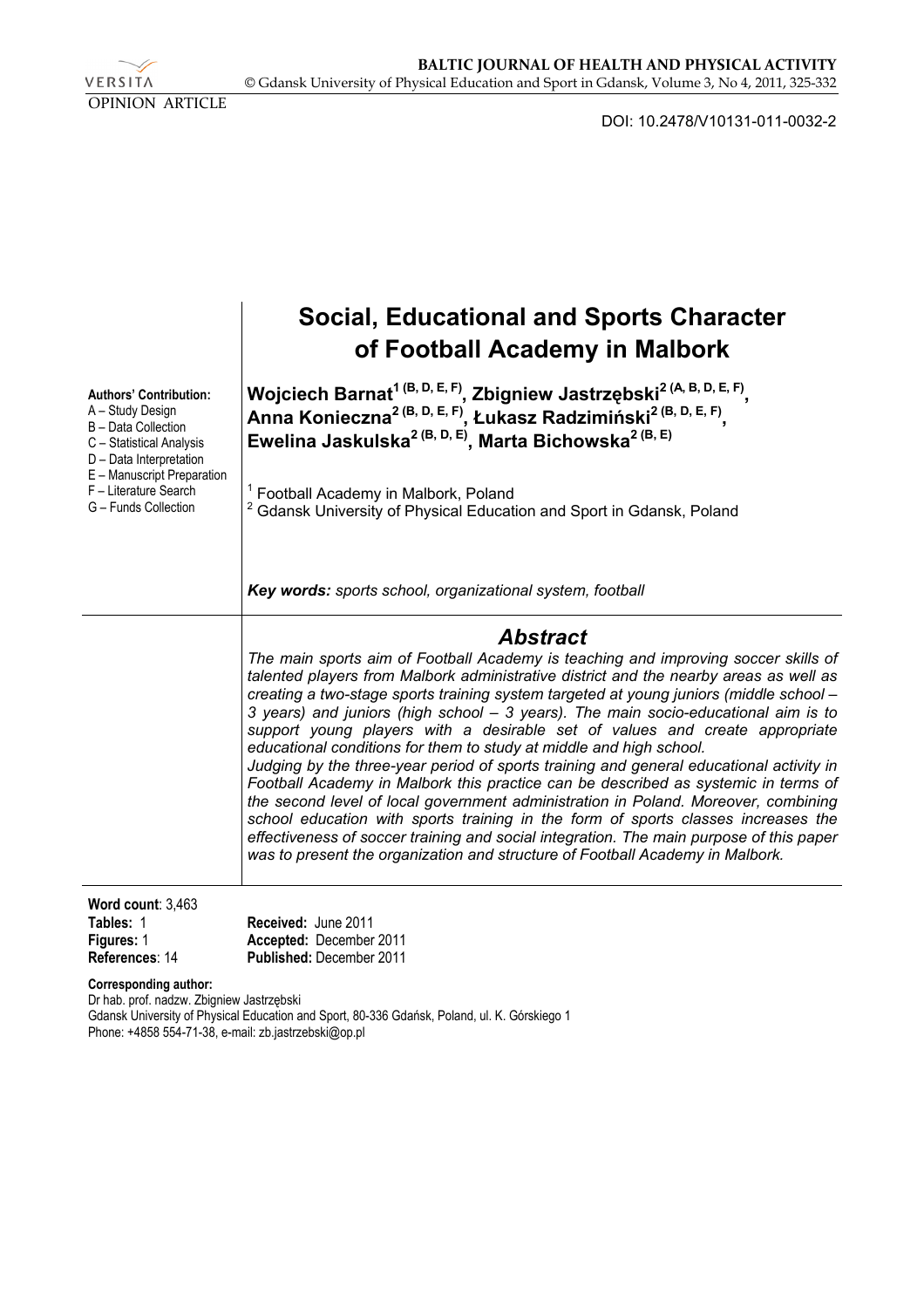#### **Introduction**

According to Czerwiński and Jastrzębski [1, p. 14] soccer is a game which enables a multidimensional influence on a young player. It shapes his personality and life attitude. Furthermore, it helps to gain new experience and skills. The combination of school education and sports training seems to pose an ideal solution. Together with athletics and swimming, soccer is the best form of physical development of young people. Team games greatly influence players' personality development, which can be seen in:

- 1. enthusiasm for rivalry
- 2. keeping to the acknowledged organizational rules in the team
- 3. self-discipline
- 4. gaining self-confidence during the training process
- 5. self-control in stressful situations
- 6. submissiveness to the team
- 7. permanent pursuit of self-development (personal and sports)

This situation is reflected in the government document "**Sport development strategy in Poland until 2012" – aims and objectives** – the paragraph regarding professional sport, where it is stated: "on account of interests, development of team games should be given serious consideration" not only at the national team level but also in terms of the second level of local government administration [2].

In developed countries sport has become a common good, available in a variety of forms – according to the possibilities and needs of aware society. It has simultaneously become the factor of various aspects of development: health, healthy habits, desirable attitudes and profitable ways of spending free time. These are also significant components of educational systems.

Principles of the above-mentioned "Strategy" are part of the European Parliament Resolution from 29th March 2007 regarding the future of professional soccer in Europe (2006/2130 (INI)), which states the social, cultural and educational role of soccer. It mentions the significance of educating children through sport and shows the opportunities of soccer for preventing youth from the threat of social marginalization. The Resolution asks countries-members, national associations, leagues and clubs for an exchange of the best solutions in this province. Moreover, it appeals to the Commission and countries-members to support the realization of the projects regarding social integration by soccer clubs and adds that young players should be given an opportunity of general education and job training simultaneously with the sports development in clubs.

The effectiveness of the educational process in professional sport depends on such factors as: home, sports club and school. Practice to date has revealed how difficult the synchronization of all these components is. Bearing in mind all the benefits, any difficulties hindering this cooperation should be overcome [3, p. 44]. According to Panfil and Paluszek [4], it seems to be obvious that combining school education and sports training is the factor conditioning the recognition of a great talent. The basic feature determining an outstanding player is the number of training units during which he deliberately repeats the movements and achieves fluency in their use while competing. Therefore, the increase in the amount of training units requires organizational submissiveness of school education to the sports training process. The solution to the problem is creating a unified institution combining both aspects of education: sports and the general one, in the form of sports classes in middle school and sports high schools functioning together with sports clubs or associations as an implementation of joint undertakings. Joining general education with a sports training process improves social perception of practicing sport (parents, teachers and peers' growth of respect for sports practice). On the other hand, the player treats his training as a form of gaining his job qualification and no longer leisure activities or a hobby.

Football Academy in Malbork might be a good example of connection between the school and the club. Therefore, the main objective of this paper was to present the organizational structure of Academy.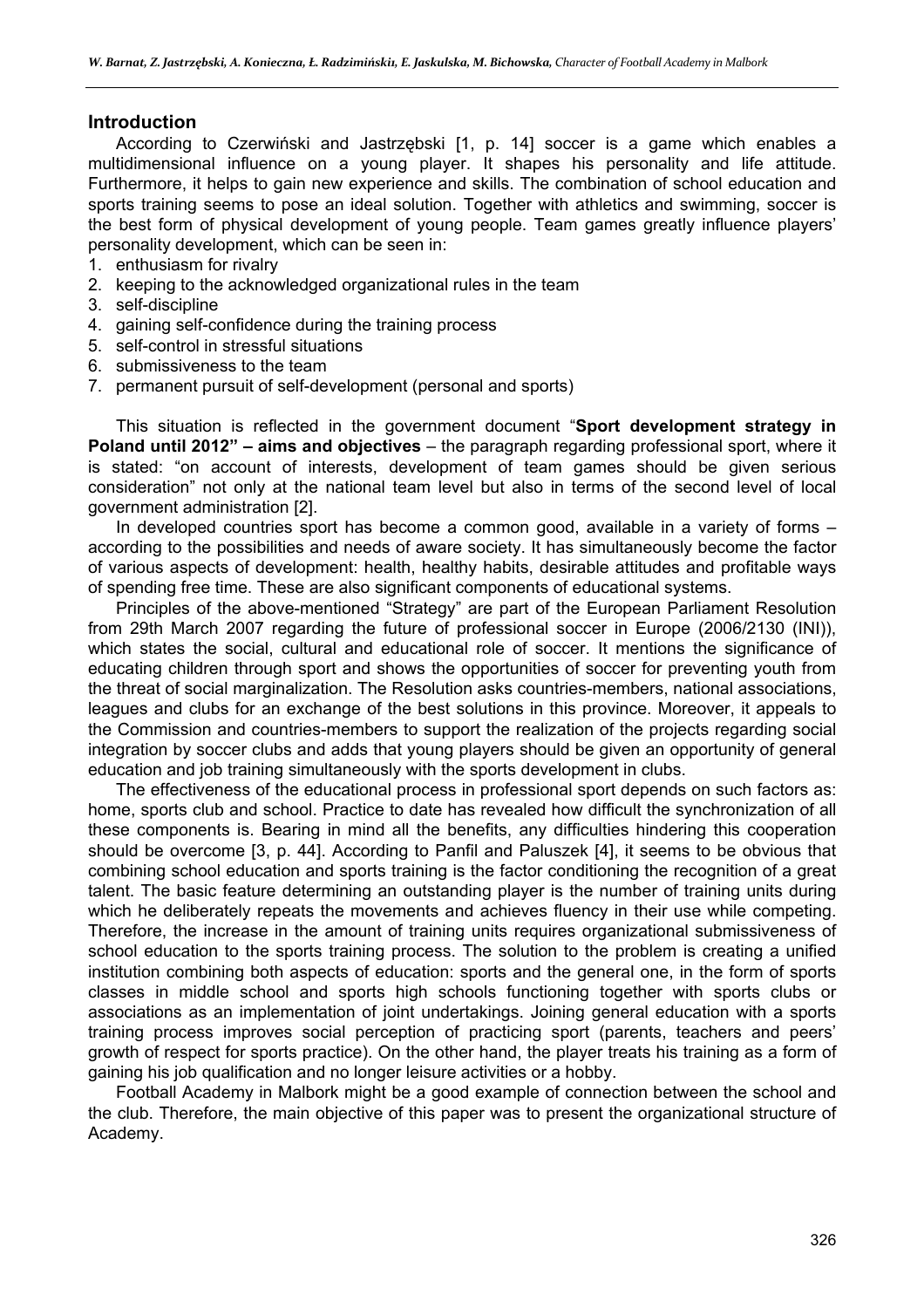#### **Aims and Objectives of Football Academy in Malbork**

The main aim of the Academy activity is teaching and developing soccer game among talented players from Malbork administrative district and the nearby ones, creating a two-stage soccer educational system comprising middle school (3 years) and high school (3 years) as well as promotion of the players after completing this two-stage education period in Poland and abroad.

The main objectives to be achieved are:

- selection of players for Football Academy based on tests of motor skills
- development of young soccer players' technical skills and teaching them new tactical behaviour
- introducing individual training workloads for the players of different general and sportrelated preparation levels
- creating desirable attitudes and social skills during sports competitions and training units
- gradually introducing and accustoming the players to playing on higher levels: junior, senior (amateur, professional).

The organization system of the Academy is tightly integrated into the players' education in the Sports Middle School founded as part of  $N^{\circ}$  4 High School complex in Malbork. It is a state school working according to the middle school curriculum. The main aim of the school is to create favorable conditions for talented youth for their gaining knowledge and skills stated in the curriculum together with sports development of their talent.

There are some similarities in the organization of the Academy and the German system built in the shape of a pyramid and controlled by the German Football Association DFB (Deutsche Fussball Bund), whose main objective is to search for talents among 11- and 12-year-old players. Providing players with technical skills is the aim of this lowest level of organized selecting activities. Next the most talented 11–12-year-old players are selected and at the age of 13 they join licensed clubs in order to be intensively trained.

In Football Academy, like in the programme "Talente Fordern Und Fördern", trainings are run by specialists in identification and education of talented soccer players. They are highly qualified soccer coaches. While employing the coaching staff, three factors are mostly considered: qualifications (university degree of physical education, second class coach certificate), a considerable standing as a former high class player (first league participation) and educational experience in work with students [5]. Apart from gaining soccer skills the players also learn desired attitudes and behaviour, hygiene habits and social skills.

Football Academy also cooperates with Gdansk University of Physical Education and Sport, which provides academic support in terms of training process control. Firstly, it regards physical capacity control and technique skills control in the subsequent year-long training cycles. Secondly, physiological indexes and motor skills tests help to determine training workloads. Thirdly, these tests are used to select members for the Academy and within it. Moreover, anthropological measurements are taken three times a year to assess and track the players' biological development and describe their body proportions and body components changes under the influence of training loads.

The Academy cooperates also with the Rehabilitation Centre, where all the necessary treatment is provided to the players in order that they faster recover from any injury.

#### **Organization Chart**

The organization structure of The Football Academy in Malbork is shown in Figure 1.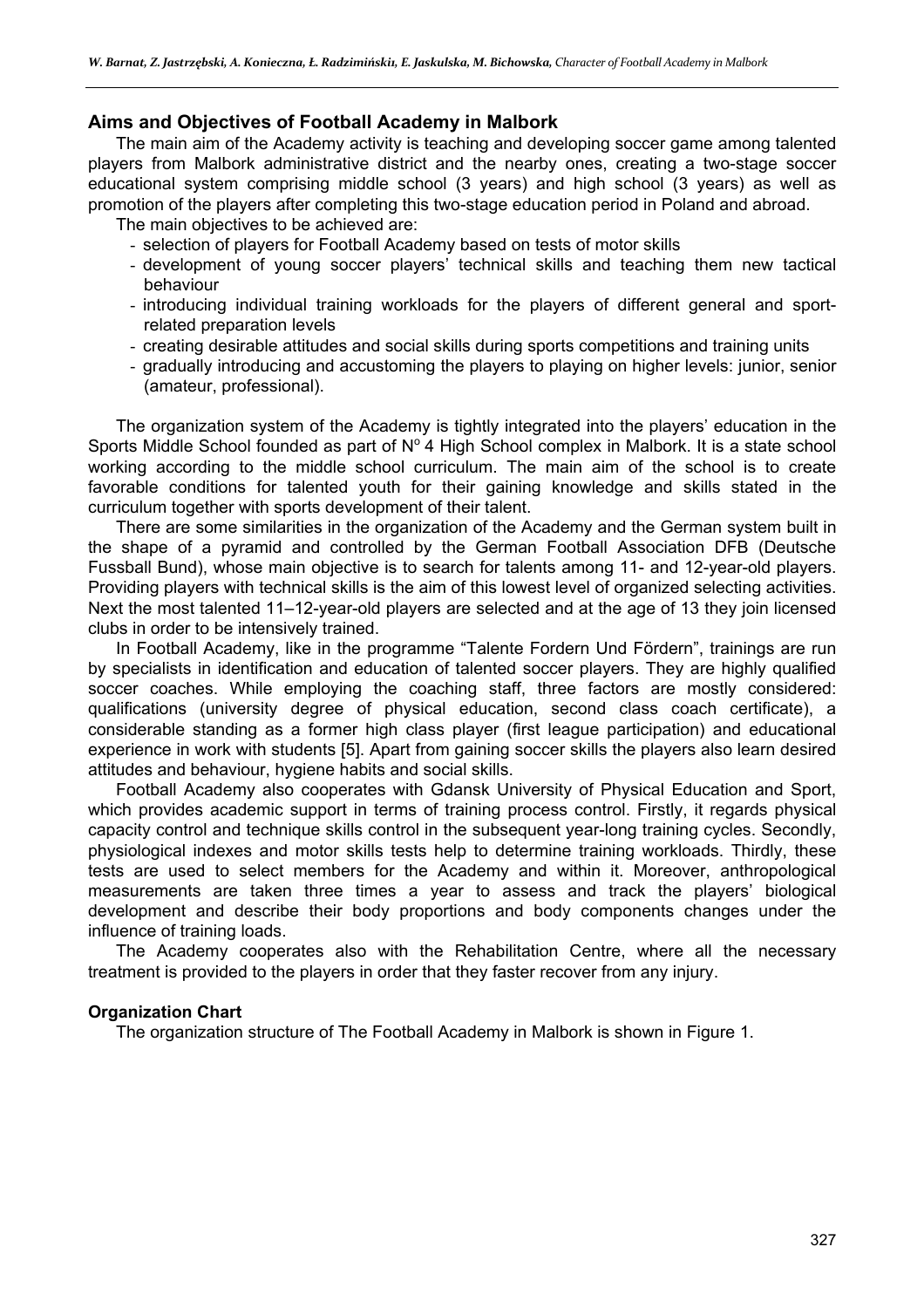

Fig. 1. The organization structure of Football Academy in Malbork

## **Facilities**

Football Academy cooperates with the High School complex in Malbork and uses its facilities:

- a football pitch with artificial surface built within the programme "A Close Sports Field"
- a gymnastic hall
- a fitness hall
- a swimming-pool.

The Academy also makes use of facilities belonging to the Local Sports and Recreation Center in Malbork:

- four full-size football pitches with natural grass surface

- a full-size football pitch with artificial surface
- local park area (perfect for cross-country running).

## **Selection**

Choosing candidates for the Academy is based on a three-stage selecting procedure among primary school pupils in Malbork, administrative district of Malbork, nearby towns and the area distant up to 30 km.

## **Stage 1**

Observating children and their movements during physical education lessons and interview with the PE teacher regarding the pupils' motor skills and psychological features. Gathering information about talented children from club coaches.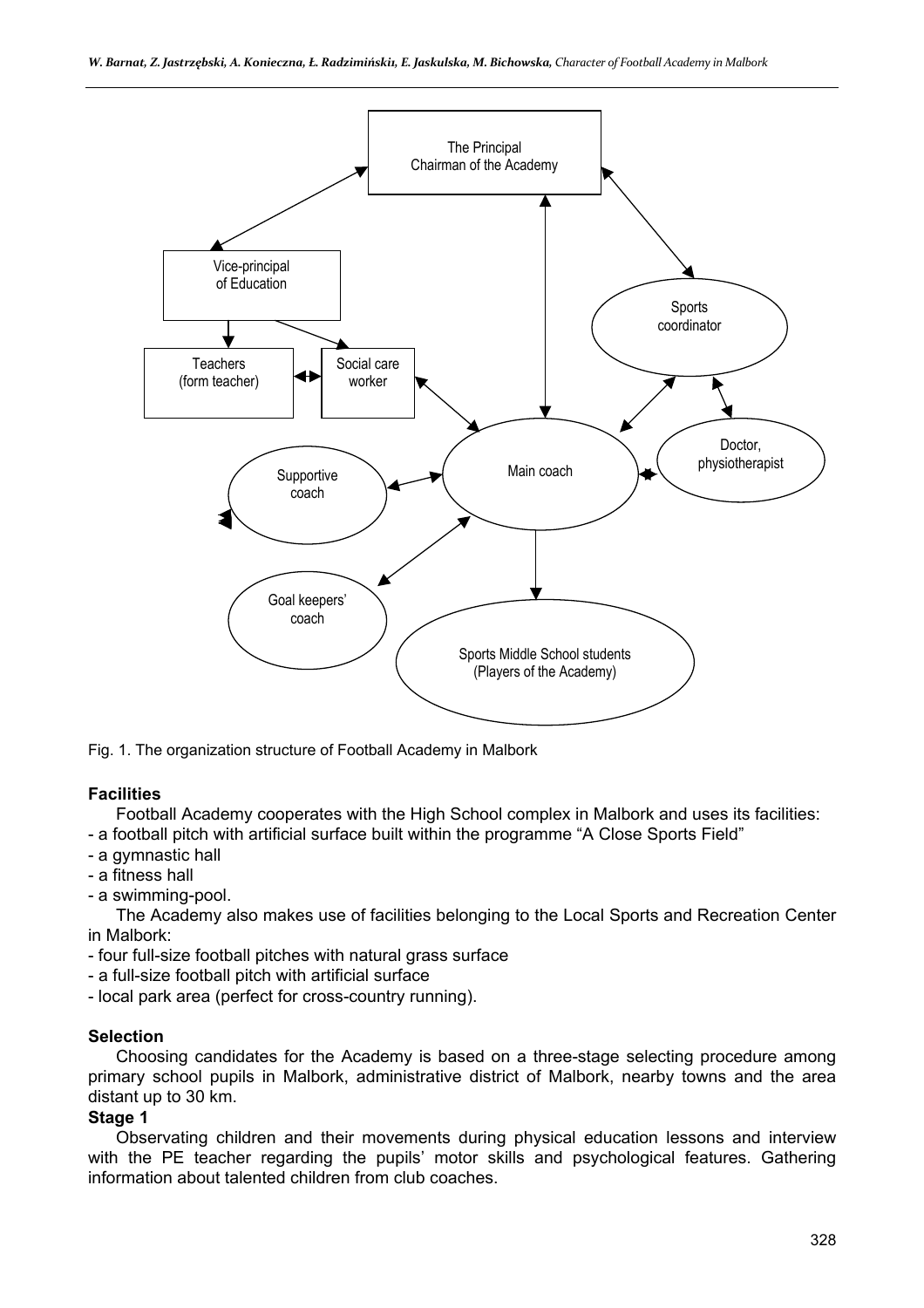#### **Stage 2**

Laboratory tests: Wingate test (15 sec. version), running speed at 5, 10, 15 m distance with electronic measurement (photocells) and the agility test (envelope run combined with the forward run and slalom).

#### **Stage 3**

Specialist assessment of the field game made by three independent coaches (assessment of technique and tactic).

As a result of the entrance tests, about twenty new candidates are accepted to the Academy every year. They represent different levels of physical capacity, general fitness and soccer-related fitness which are often caused by the differences in biological maturity.

After the three-stage selecting process each group contains some players with several-year soccer training experience, some who have been practicing other sports (e.g. athletics, volleyball, swimming) and some who have not been practicing sport at all. As Kapera and Śledziewski noticed in *Unification of educational process of children and youth* [6, p.122], choosing a (long term) talented soccer player is a significant aspect of selection.

Selection regards boys from primary schools from Malbork and nearby administrative districts, from where public transport allows students to commute easily to school and return home after the training session. This plays an important role in the training and educational process, as family, teachers, form teachers and coaches all participate and influence the process. In exceptional circumstances there is a possibility of accommodating the player in a school dormitory.

Training in the Academy starts at the beginning of August (while the school year begins on  $1<sup>st</sup>$ September). The aim of this initial period is to integrate the group, accustom to the training routine and prepare legal documents necessary for Sports Middle School and Academy membership. The first one-year training period is devoted to the levelling of differences in technical and tactical skills as well as physical capacity levels.

#### **Basic objectives**

1. Social and organizational integration of the group

2. Levelling of technical and tactical skills as well as physical capacity levels

3. Gradual increase in the effectiveness of trainings combined with a proper choice of training workloads

4. Conducting monitoring tests of physical capacity, motor skills and anthropometry

5. Introducing individualization in the training process based on tests results.

#### **Sports objectives**

1. Participation in Junior B League tournaments and achievement of best possible sports result

2. Qualification for a higher level competition

The number of training units is determined by one-year school work schedule: its holiday breaks, winter break and other free days.

A typical training microcycle (one-week period) comprises five training units and four PE lessons (including 1 lesson of swimming) and one league match on Saturday or Sunday. The time of a training unit (total time) fluctuates from 45 to 120 minutes.

Nowadays 55 students participate in sports trainings, among whom about 30 live outside Malbork – mainly in Lisewo, Lichnów, Dzierzgoń, Stary Targ, Waplewo, Prabuty, Tczew and the surroundings. The players are of different social backgrounds, often troublesome or impoverished, which do not provide them with full development opportunities and do not ensure equal access to physical education. Thus sports activity in Academy creates opportunities for their development, creativity, improving their physical skills, and modeling desirable life attitudes. Young players learn social skills, conscientiousness and self-discipline. Furthermore, organizational combination of school education with sports practice in a club enables not only soccer skills development but prevents social pathologies, helps troublesome and impoverished groups especially those of highest level of unemployment and areas lacking sports facilities.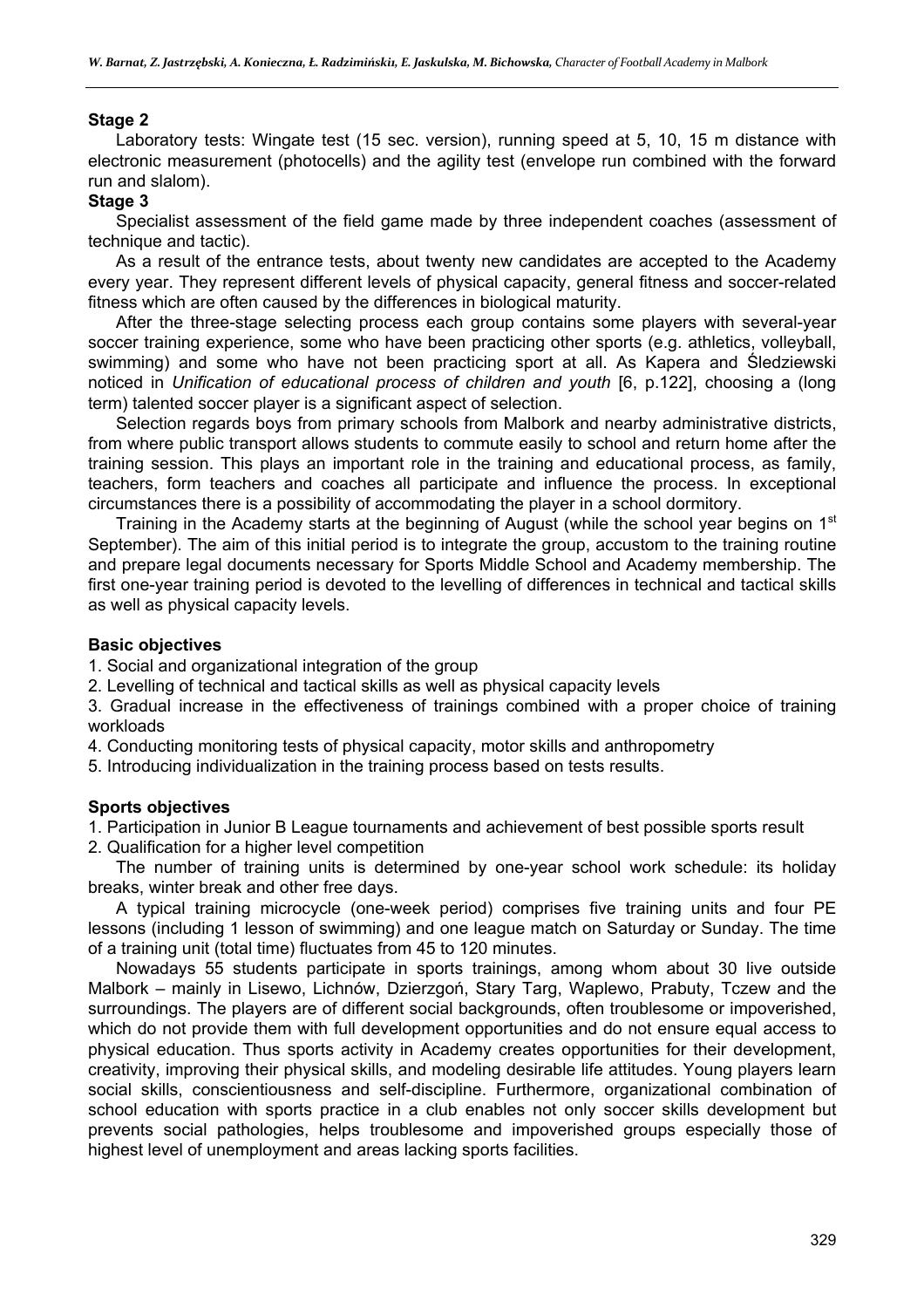Sports education in the Academy is conducted according to the progressive training idea, which optimizes the process of a full sports development in adulthood, though without spectacular achievements in adolescence. There is one aim – development of the highest sports abilities simultaneously with increasing capabilities of biological potential of the organism which reaches its peak in adolescence [7, p. 7].

A process of control is an integral part of education in the Academy. The players undergo monitoring tests three times a year. They are physical capacity tests, sport-related fitness tests and anthropometric measurements:

- 1. running speed test on different distances measured with photocells,
- 2. anaerobic performance Wingate test [8],
- 3. aerobic performance  $PWC_{170}$  test [9],
- 4. general fitness INKF test [10],
- 5. sport-related fitness technical skills test of German Football Association (Deutsche Fussball Bund-DFB) [11] based on 7 trials:
	- trial 1. rotational kick of the ball from the corner of a penalty area at the goal line
	- trial 2. dribbling
	- trial 3. ball juggling
	- trial 4. striking the ball against the bench
	- trial 5. heading to the goal
	- trial 6. centering the ball
	- trial 7. precision of striking the ball from the penalty spot.

#### **Results**

Registration of training loads in the first training macrocycle (2006/2007) started on 5<sup>th</sup> September 2006 and finished on 29<sup>th</sup> June 2007. After this date the players had summer holidays. The total training load (TR) within this training period was 298hrs and 3min covered during 275 training units.

During the next training macrocycle (2007/2008 season) the registration started on 1<sup>st</sup> August 2007 and finished on  $18<sup>th</sup>$  June 2008. After this date the players again had summer holidays. Within this period the value of the total training load (TR) was 288hrs and 11min. covered during 317 training units (Tab. 1).

| Test number<br>Kind of test  | 09.2006 | 06.2007 | 09.2007 | IV<br>11.2007 | 02.2008 | 06.2008 | VII<br>09.2008 |
|------------------------------|---------|---------|---------|---------------|---------|---------|----------------|
| Test DFB (points scored)     | 267     | 301     | 296     | 304           | 305     | 307     | 322            |
| Peak Power (W/kg-1)          | 9.4     | 9.9     | 10.0    | 9.1           | 9.6     | 9.9     | 9.7            |
| $PWC_{170}$ (kgm/kg-1/min-1) | 15.5    | 16.1    | 16.6    | 17.2          | 16.9    | 18.1    | 16.2           |

Tab. 1. The example results (mean values) of physical capacity tests and soccer skills tests of Football Academy in Malbork players (players born in 1993, n=16)

#### **Sports results**

The players born in 1993 during their first year of education in the Academy participated in spring season tournaments in 2006/2007 with 8 wins and 1 draw. In the second year they took part in Junior C1 League tournaments. The footballers played 22 matches and scored 58 points (19 wins, 1 draw, 2 defeats). The team was classified in the first position of the final ranking.

The players born in 1994 in their first year of training in the Academy participated in Junior C2 League tournaments, Malbork group II (local district class) and played 24 league matches (22 wins, 1 draw and 1 defeat). The team was classified in the top position of the final ranking and was promoted to the higher class of rivalry (Junior League of Pomerania). In the second year of education the players took part in Junior C2 League of Pomerania (season 2008/2009) autumn round and played 12 matches (8 wins, 4 defeats).

At present six players are appointed to the Pomerania province team in the junior age group.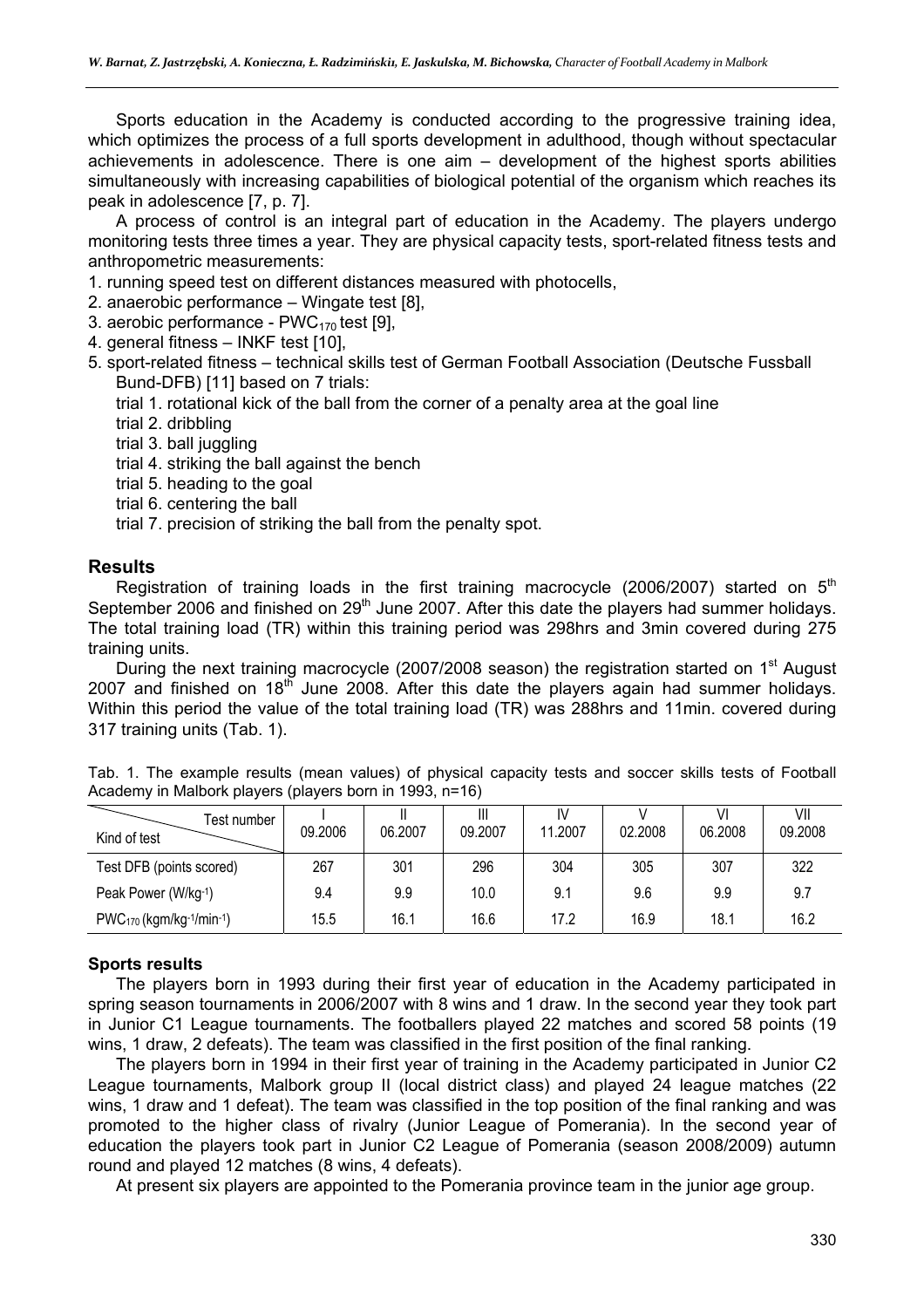#### **Education results**

As mentioned above both educational and sport results are crucial factors in players' development. During the first two years fifty students were accepted to the Academy. The school curriculum was applied according to all subjects. The level of school attendance was 90%, which is an indubitable organizational success. Due to injuries the level of training attendance was at a lower level of 80%.

Moreover, 100% of the Academy students were promoted for the next year. An average school grade in the first year was 3.52, in the second year 3.66, which is an unsatisfactory result. Therefore, individual lessons for the players with educational problems were initiated. The selection process included mainly the evaluation of the players sport competences. That might be a reason for a low level of school marks as well.

#### **Discussion**

The aim of this paper was to present the principles of functioning and the structure of the Football Academy in Malbork. The three-stage method of selection practiced in the Academy allows searching out the most talented players in the region in each age group. After being accepted to the Academy young players start to practice a special training process. A systematic control of physical fitness, soccer skills level and educational development is an indispensable component of the philosophy of Football Academy in Malbork.

According to Jaskólski et al. [12], sports education of children and youth is effective only in the form of a system of mutually linked elements. There are key factors and supportive ones in all the systems. The key factors are as follows:

- 1. assessment of individual abilities and choice of the appropriate kind of sports activity,
- 2. educational and training process, competitions and rehabilitation,
- 3. lifestyle allowing a combination of sports practice with intellectual and spiritual (emotional) development of a sportsman,
- 4. control and correction of the whole sports educational system and its components.

According to Chmura [13] some attempts to organize a systematic training process for footballtalented children and youth have been made in the last several decades in Poland. Nevertheless, all the efforts were unsatisfactory. Foundation of Sports Master Schools, state sports training centers, football schools, sports clubs brought no effective training system in organizational or practical terms which could be recognized as complete, satisfactory and worth implementing. To provide an effective training process, as Panfil and Paluszek [4] claim, sports training and general education must be combined in one organizational unit like e.g. sports classes of the football profile in middle school or football profiled high school classes cooperating with sports clubs or associations.

Although the effectiveness of Football Academy in Malbork seems to be accurate, there are still many features needing improvement. The quality of facilities is crucial to ensure the efficient training process as at present the lack of natural pitches is a serious inconvenience.

Combining general education with sports training provides higher social prestige (parents', teachers' or peers' recognition for physical effort). On the other hand, a player perceives the training as a form of gaining qualifications for future profession and not as additional hobby lessons. Such a system is a prerequisite for revealing talented players thanks to the quantity and quality of coaching practice.

According to Panfil [14], there is no clear concept of coordinated action of educational and sports authorities at different levels necessary to create modern sports education.

There is no consistent central system to assess physical capacity, sport specific skills or control training loads, which makes coaches' work intuitive and based on subjective observation. This province of sports training gives vast opportunities to develop and improve the training process and control in football.

Judging by these views, it can be stated that organizational and educational activities taken within Football Academy in Malbork reveals the features of systemic sports education.